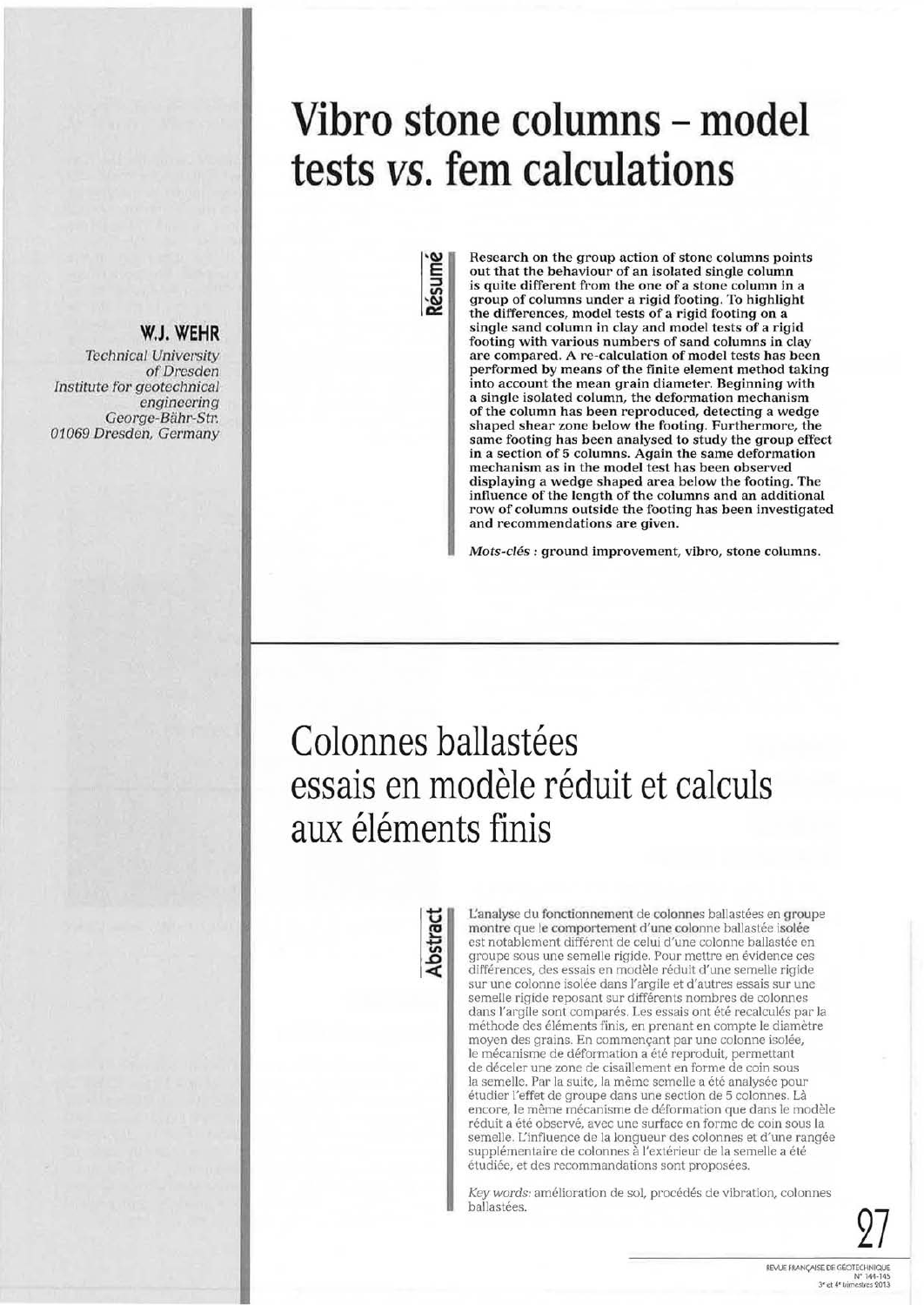# **Introduction**

It was observed by various authors (Witt, 1978; Brauns, 1978, 1980; Hu, 1995; Wood, 1998) that shear zones appear during the deformation of stone columns. Therefore, it is essential for the calculation of forces and displacements which depend on the thickness of a shear zone (Tejchman *et al.,* 1998), to model shear zones correctly. The influences of different parameters like initial density, pressure level and mean grain diameter on the width of the shear zone was studied intensively with model tests (Tejchman, 1989; Hammad, 1991; Hassan, 1995) and could be reproduced with FE-calculations (Tejchman, 1997; Tejchman *et al.,* 1998).

Considering a shear deformation problem, a granular material tends to change its volume (either contract or dilate). If the material is in an initially dense state, it increases its volume (dilates). But if this dilatancy is constrained, very high forces may develop. In the case of stone columns, the dilatancy in the shear zones is partly constrained by the stones around the shear zone and the soil surrounding the columns. The understanding of this principle of the constrained dilatancy is important not only for a footing on stone columns (Wehr, 1998), but as well for footings on sand (Herle and Tejchman, 1997), piled raft foundations, sand anchors (Wehr, 1997; Wehr *et al.,* 1997), conventional anchors and nails, piles (Tejchman, 1989), silos (Tejchman, 1997) and blast furnaces (Zaimi, 1998).

Model tests of a single isolated column and a group of columns are outlined first in this paper, and the most important parameters influencing the bearing capacity of the columns are discussed. Afterwards, the tests are recalculated with an elasto-plastic constitutive law within a Cosserat continuum.

### $\overline{2}$

## **Model tests**

### $2.48$

### **Single isolated columns**

Model tests with a single isolated sand column in clay were performed (Witt, 1978 ; Brauns, 1978, 1980). Concerning the soils of the model tests, reconstituted Ahrtal clay of high plasticity ( $PI = 36$ ) with an average undrained cohesion of  $c_u = 18$  kPa, void ratio of  $e = 1.0$ , and water content of  $30\%$  and a poorly graded medium Karlsruhe sand ( $d_{50} = 0.4$  mm,  $e_{max} = 0.83$ ,  $e_{min}$ )  $= e = 0.57$ ) were used. A testing cylinder with a diameter of 152 mm and a height of 200 mm was chosen. The diameter of the sand column  $d_a$  was 32 mm and its length was equal to the height of the clay layer,  $h = 200$  mm.

The preparation of the test was started by pressing the testing cylinder without bottom into a homogeneous clay sample. Afterwards a centric circular hole for the sand column was achieved with a steel tube which was pressed into the clay. The clay inside the cylinder was removed by a small helical auger. After reaching the lower end of the testing cylinder, the steel tube was lifted, filled with sand which was compacted by a falling weight. When the column was completed,

the sand column was charged vertically with a displacement controlled piston using a constant velocity of 0.5 mm/min.

A cross-section of a deformed column for the first case is shown in figure 1. To visualise the displacements, equally spaced horizontal layers of sand were marked in grey. After a vertical displacement  $u$  equal to 10% of the column diameter  $d_{\alpha}$  a peak in the forcedisplacement curve was observed. Until this point a nearly cylindrical expansion of the upper part of the column was observed. After the peak, the force dropped to the residual value of 92% of its initial value, and later at 20% of  $d_c$  the force started to rise slowly again. It can be stated that no sudden failure occurred. After the peak, a change of the deformation mode was observed. Shear zones in the column were created which were approximately inclined 65 degrees to the horizontal. Due to the vertical movement of a wedge shaped part inside the column, the adjacent sand displaced radially. This led to bulging in the upper part of the column.



FIG. 1 **Deformed isolated column, upper part (Brauns, 1980).**

### $2.2$

### **Groups of columns**

Model tests with groups of sand columns in clay have been executed by Hu (1995) and Wood (1998) to get a closer insight into the deformation mechanisms of a group of stone columns under a rigid footing. The soils of the model tests are Speswhite kaolin clay which was reconstituted from slurry with a plasticity index of 27, an average undrained cohesion of  $c<sub>u</sub> = 13$  kPa and a poorly graded medium Loch Aline sand  $(d_{50} = 0.32 \text{ mm})$ ,  $e_{\text{max}} = 0.80$ ,  $e_{\text{min}} = 0.56$ , 0.67  $< e < 0.74$ ). A testing cylinder with diameter and height of 300 mm was chosen.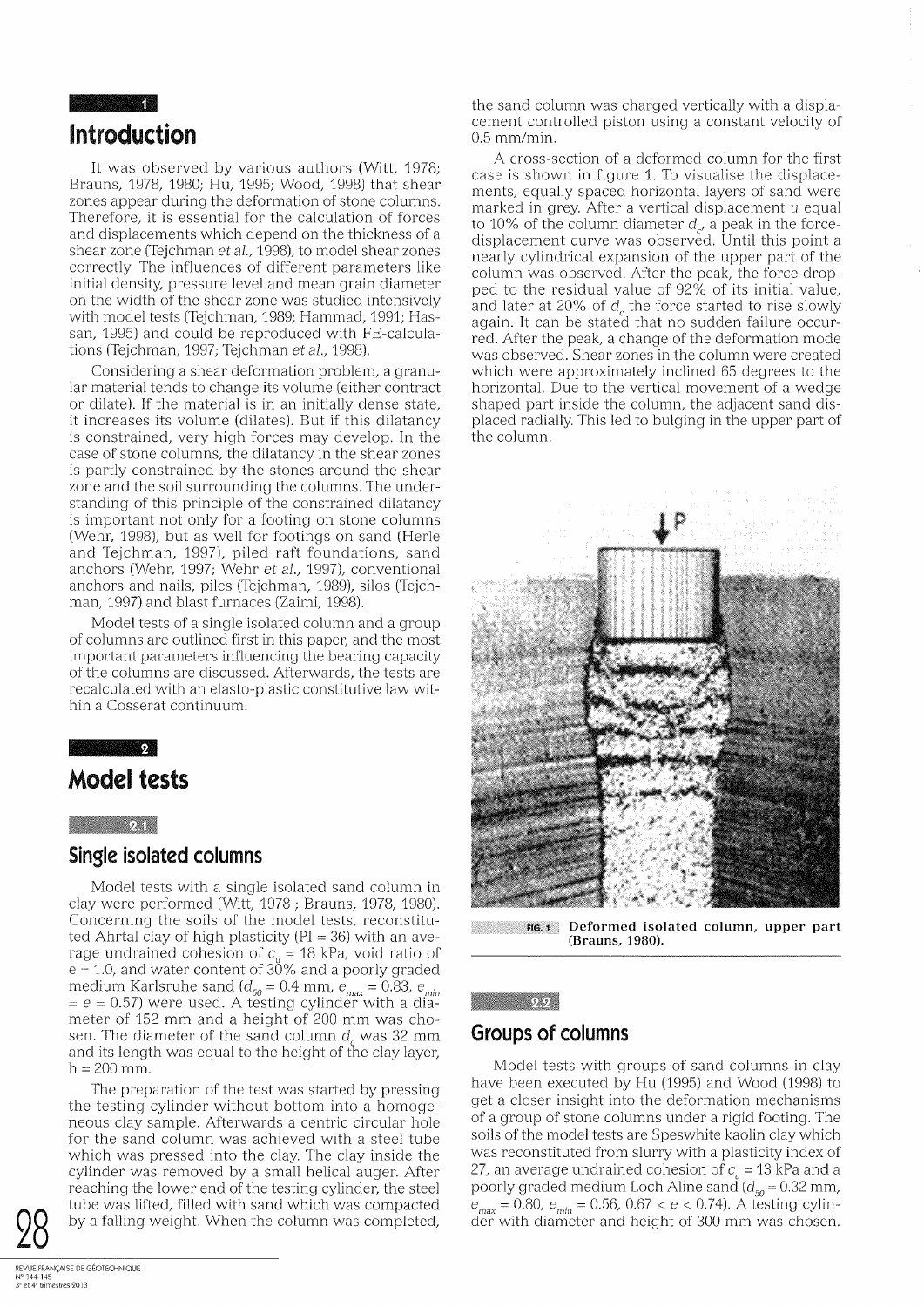Using a square column grid, the diameter of the sand columns was 11 mm and 17.5 mm and their length varied between 100 mm and 170 mm. The diameter of the footing has been always kept constant (100 mm). In this way the influences of the size of the area underneath the footing improved by sand columns and of the length of the sand columns could be studied. In all tests one or two additional rows of columns outside the footing were used because these columns provided a certain degree of confinement (Hu, 1995). However, the beneficial influence was not proved with the tests.

The main result in terms of the deformation under the footing is that a wedge shaped body is displaced vertically in connection with bulging and "buckling" of the columns (see Fig. 2a). "Buckling" was observed near the edges of the footing close to the ground surface and bulging occurred under the center of the footing in a deeper region. The columns around the footing showed a small amount of bending.

The load bearing mechanism is significantly influenced by the length of the columns as compared to the diameter of the footing *D.* If the length of the columns is less than or equal to  $D$ , the base of the columns will transfer their load to the underlying day resulting in a significant punching of the column, (Fig. 2b). But if the length of the columns is larger than 1.5D the penetration of the columns into the clay is insignificant.



fig. 2 **a) Deformed group of long slender columns and b) short thick columns (Hu, 1995).**

# **Elasto-plastic model**

3 **|**

The Cosserat elasto-plastic constitutive model used here includes isotropic hardening and softening. It has been proposed by Muehlhaus (1987) and is described in detail by Tejchman (1989, 1997) and Tejchman/Wu (1993). Differences from the conventional theory of plasticity are the presence of Cosserat rotations and couple stresses using the mean grain diameter as a characteristic length.

Twelve material parameters are needed to characterise a soil material: cohesion c, friction angle at peak  $p_p$  and in the critical state  $\varphi_{c'}$  angle of dilatancy  $\beta =$  $\varphi_p$  and in the erriform state  $\varphi_c$ , angle of elasticity, poissons ratio  $\mathbf{v}_r$ ,  $(\sin \varphi - \sin \varphi_c)$ , modulus of elasticity, Poissons ratio  $\mathbf{v}_r$ shear strains at the peak  $\gamma_p$  and at the beginning of shearing  $\gamma_{\alpha}$  mean grain diameter  $d_{50}$  and three Cosserat-constants  $a<sub>t</sub>$  to  $a<sub>s</sub>$ . In Table 1, the parameters of the elasto-plastic model for the two materials considered in recalculations of model tests are summarized. The parameters for Karlsruhe sand have been determined by Tejchman (1997) and the parameters for Ahrtal clay has been estimated from the material parameters given by Witt (1978).

| <b>TABLE!</b> Material parameters for the elasto-plastic |        |  |  |
|----------------------------------------------------------|--------|--|--|
|                                                          | model. |  |  |

|      | $\mathbf C$ | Q.                  | Ψ.                  | β,                   |
|------|-------------|---------------------|---------------------|----------------------|
|      | [kPa]       | [deg.]              | [deg.]              | $[ - - ]$            |
| sand | 0           | 40                  | 35                  | 3                    |
| clay | 20          | $\Omega$            | $\theta$            | 0                    |
|      | E.          | $\mathbf{v}$        | $\gamma_{\rm o}$    | $\gamma_{\alpha}$    |
|      | [MPa]       | $\left[ -1\right]$  | $[--]$              | $\left[ - - \right]$ |
| sand | 50          | 0.30                | 0.05                | 0.03                 |
| clay | 5           | 0.45                | 0.05                | 0.03                 |
|      | $d_{50}$    | $\mathfrak{a}_e$    | Э.,                 | $\alpha_{\rm s}$     |
|      | [mm]        | $\left[ -1 \right]$ | $\left[ -1 \right]$ | $\left[ -1\right]$   |
| sand | 0.4         | 0.375               | 0.125               | 1.00                 |
| clay | 0.002       | 0.375               | 0.125               | 0.25                 |

# 41 **Calculations**

 $4.1<sub>2</sub>$ 

### **Single isolated columns**

A single isolated sand column in clay was modelled with FEM and a polar elasto-plastic constitutive law under plane strain conditions. The considered dimensions of the sand column were 200 mm height and 16 mm width due to the symmetry of the system. They correspond to the column diameter of 32 mm in the model tests.

In total, 1,024 three-noded triangular elements with three degrees of freedom in each node and with linear shape functions were adopted. The integration was performed with one sampling point in the middle of each element. The calculations were carried out with large deformations and curvatures. A quasi-static deformation was initiated through constant vertical displacement increments Au prescribed at the nodes along the top of the sand column.

Fig. 3a shows the upper part of the deformed single column after a displacement  $u = 10$  mm. The lower part is not shown, because it has not been deformed. If this figure is compared with Fig. 1, a shear zone can be identified inside the column with the same inclination. The calculated width of the shear zone extends over more than one element contrary to a classical continuum (Tejchman, 1989). This results in a realistic mesh independent width of the shear zone.

The exact width and location of the shear zone is indicated by the Cosserat rotations shown in Fig. 3b yielding a thickness of  $d_s = 6-8$  mm or 15-20  $d_{50}$  within 3-4 elements inside the sand column quite similar to the model test (Fig. 1). Another shear zone which

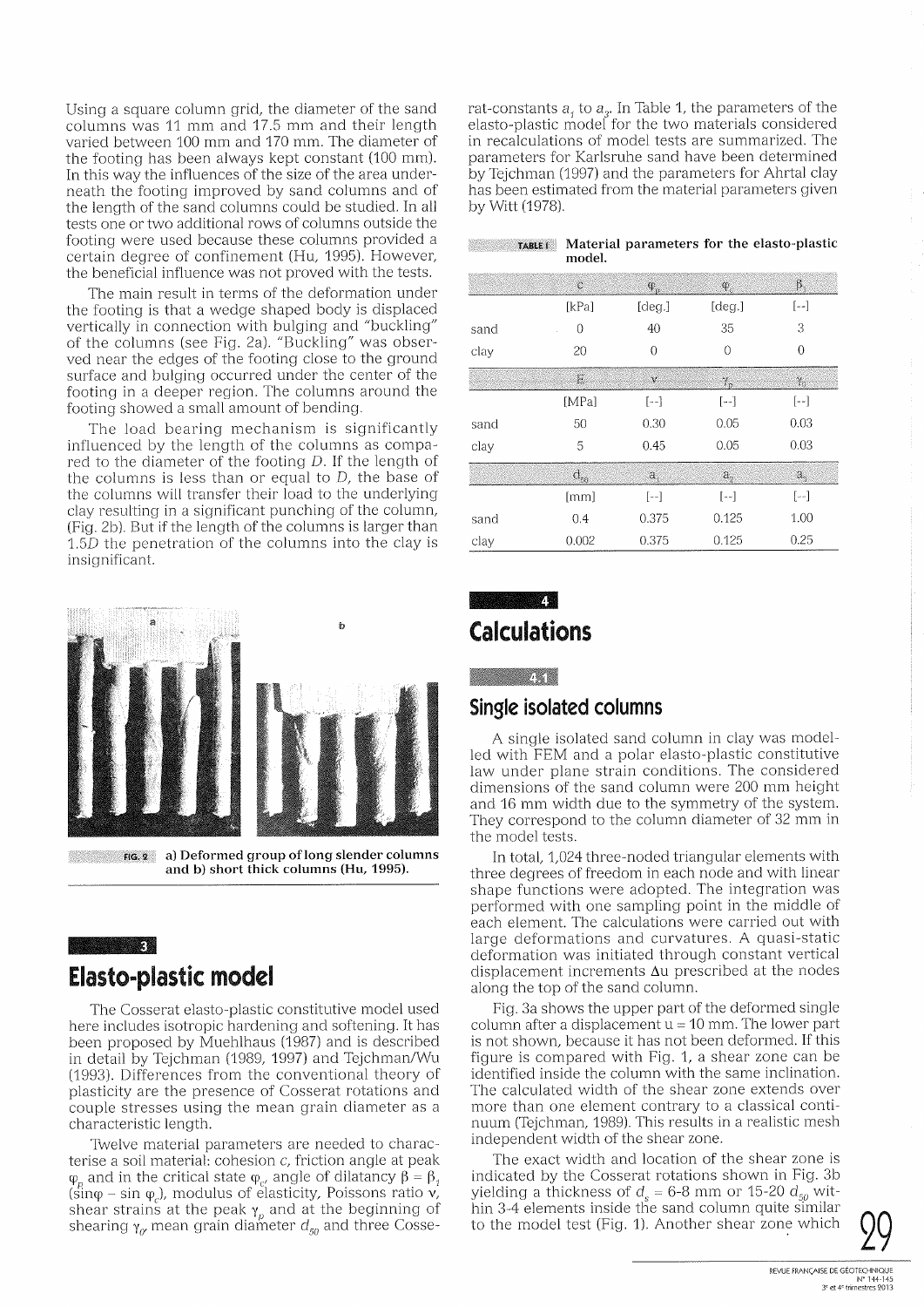

was not observed in the model tests may be seen in Fig. 3b in the first row of elements in the clay next to the column. This shear zone is due to the movement of the sand column relative to the clay starting to form before the shear zone in the sand column develops.

Fig. 4 represents force-displacement curves of the sand column in a model test and calculation. The calculated curve is very close to the one from the model test (dashed line) showing a peak corresponding to a fully developed shear zone inside the column. Both forces decrease first and then rise again slowly after the peak, because the forces are increasing when the footing is displaced deeper into the column after the material softening.



FIG. 4 **Force-displacement curves of a single isolated sand column in clay, model test by Witt (1978) as dashed line and FE-calculation.**

It is concluded, that FE-calculations of sand columns in clay yield gualitatively and quantitatively realistic results. The important effects which have been observed in the model tests were described with a polar elasto-plastic constitutive law and the Cosserat continuum.

# **Group of columns**

 $\mathcal{A},\mathcal{Q}$ 

The aim of this section is to show, that the deformation mechanism of a rigid footing on a group of columns is different from that on a single column. In order to compare both cases, the FE-mesh of section 4.1 and the soil parameters have not been changed but some sand elements were substituted by clay elements. Only 2.5 sand columns were modelled using the symmetry of the system.

Fig. 5a shows the upper part of the deformed group of columns after a displacement  $u = 10$  mm. If these results are compared with Fig. 2a, a wedge shaped part of the soil below the footing nearly undergoes no deformation. The edge of this wedge consists of a shear zone partly inside the sand columns and partly in the clay having the same inclination in the model tests and the calculations. Different deformations are observed in the center column which bulges, and in the middle and outer column where a shear zone is observed. This corresponds exactly to the observations made during the model tests by Hu 1995.

The calculated width of the shear zone in Fig. 5b extends over just 2 elements with a thickness of  $d_{s} = 4$  mm (10  $\tilde{d}_{50}$ ) which is smaller than the calculated width of the shear zone in a single column (Fig. 3b).

Shear zones in the clay which were not observed in the model tests, may be seen in Fig. 3b between all columns and outside the column under the edge of the footing. Note, that these shear zone extends only to a limited depth depending on the movements of the columns relative to the clay.

An interesting question from the practical point of view is which length *1* of the sand columns is sufficient to carry a certain footing load with a footing diameter *D.* To investigate this problem, the length of the columns has been reduced stepwise from 20 cm  $(ND = 6.3)$  to 3.6 cm  $(ND = 1.1)$ . It has been found that there is only a negligable difference in the force-disa polar elasto-plastic constitutive law and the Cosserat placement curves and the deformation mechanism if the length is reduced from 20 cm  $(l/D = 6.3)$  to 5.4 cm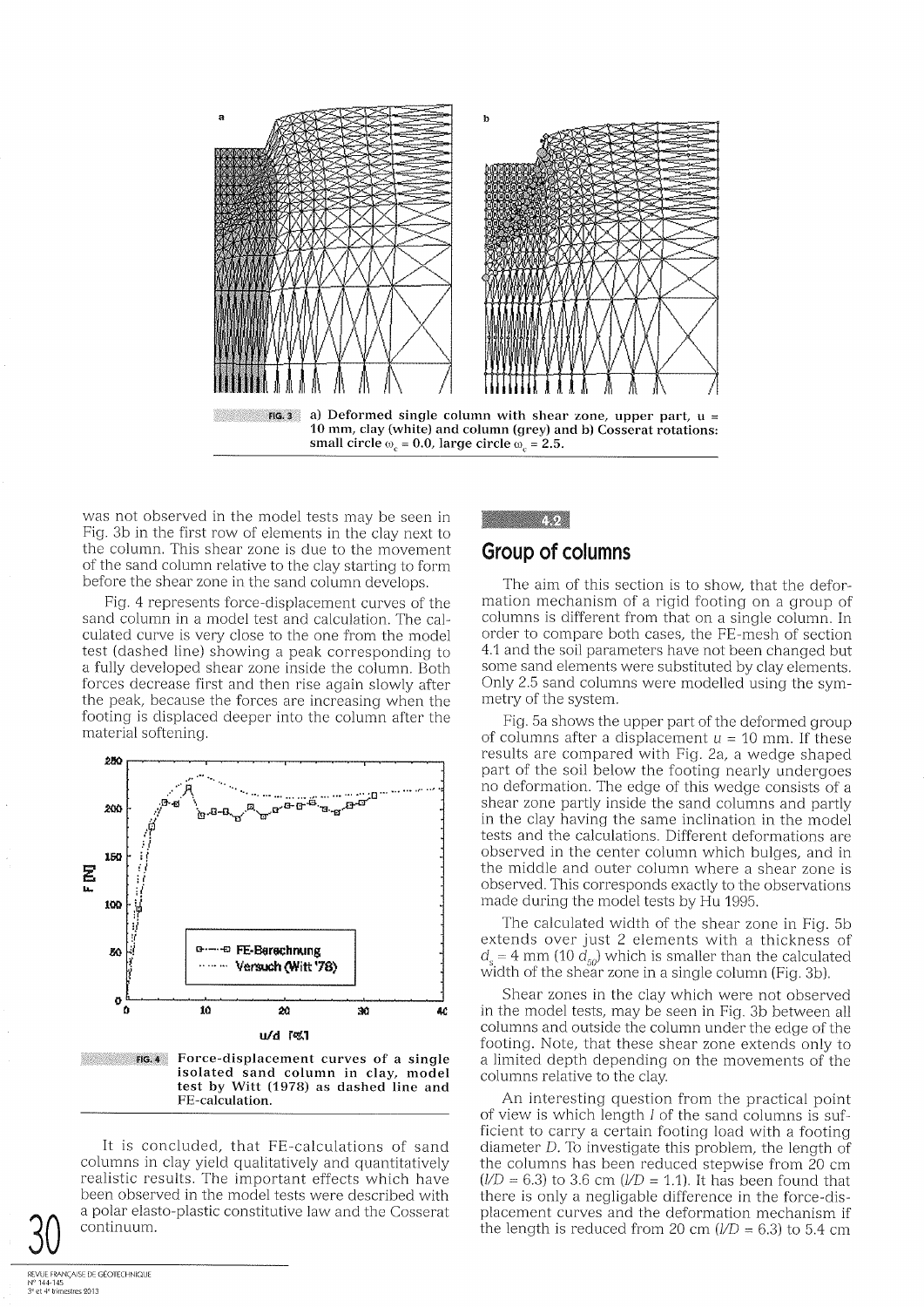

*(1/D =* 1.7). But if a further reduction is made to 3.6 cm  $(I/D = 1.1)$  the deformation mechanism involves significant punching of the column bases into the clay, see Fig. 6. The same transition from "buckling" to "bulging" with punching of the column bases has been observed in the model tests, Fig. 2 at about  $/D = 1.5$ . The width of the main shear zone adjacent to the wedge becomes larger for short columns  $(I/D = 1.1)$ with a thickness of  $d_s = 6-8$  mm or 15-20  $d_{so}$ . This has been called "bulging" by Hu, 1995 but there are only shear zones having a different width. The ratio  $/D = 1.5$ is most likely not a constant value, but dependant on the chosen soil parameters. The smaller  $c<sub>u</sub>$  of the clay, the longer the columns have to be chosen. More detailed research is necessary in the future.

Another important question is, if it is necessary to use additional columns outside the footing area. The FE-mesh with one additional column outside the footing is shown in Fig. 6b after a deformation of *u =* 10 mm. Comparing the FE-mesh with the model test in Fig. 2a no shear zone is observed in the additional column in both cases. The small distortion at the very top of the column is due to the fact, that in reality the edge of the sand column loses its contact with the clay which has been neglected in the calculations.

The peak forces with and without the additional column are 240N and 225N respectively, representing an increase of only 7%. This amount depends of course on the soil parameters and more research is necessary to study this in detail.



# **Conclusions**

Recent research on the group action of stone columns points out that the behaviour of an isolated single column is quite different from the one of a group of columns under a rigid footing. To highlight the differences, model tests with a single sand column in clay and model tests with groups of sand columns in